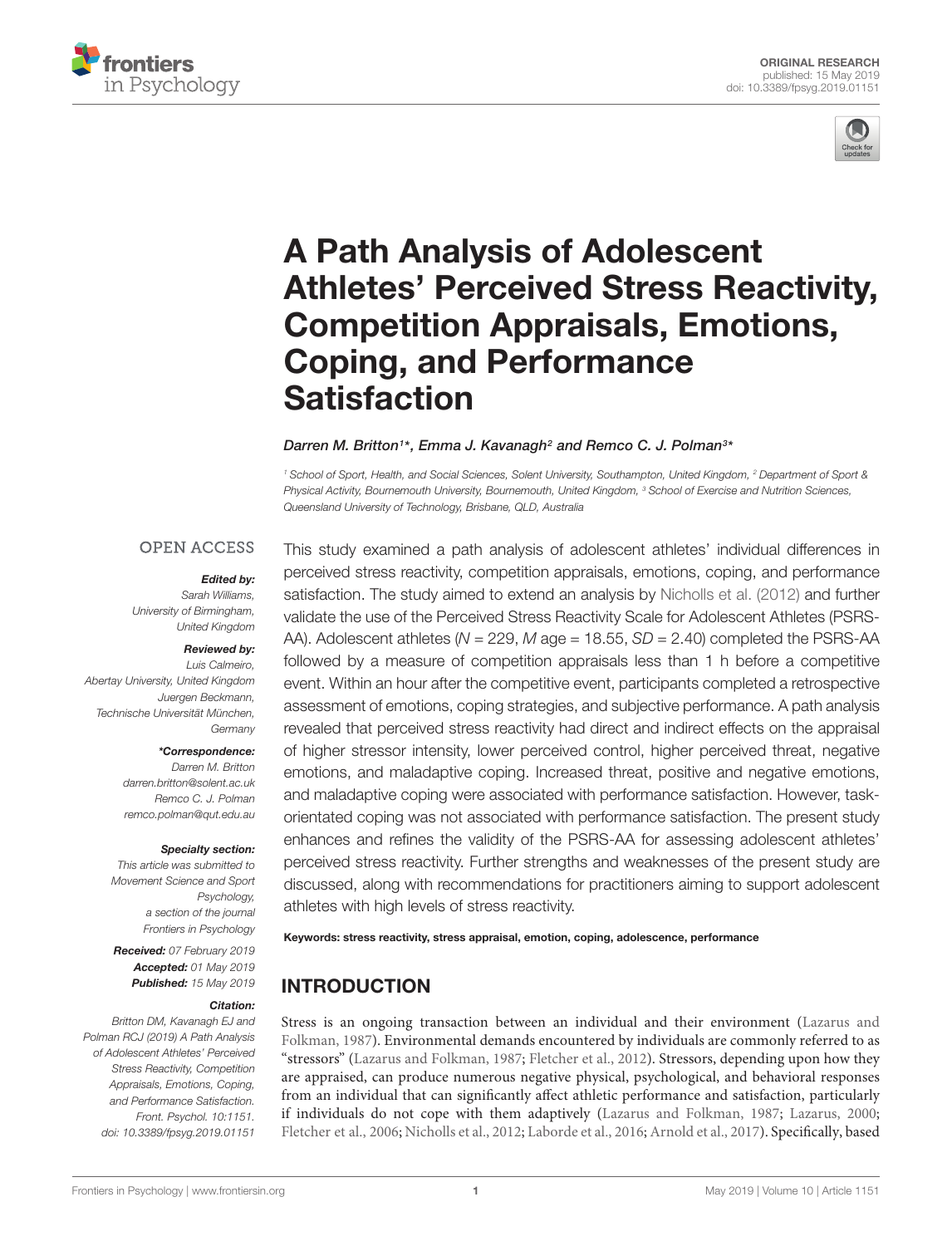upon a path analysis performed by [Nicholls et al.](#page-12-0) [\(2012\)](#page-12-0), appraisals of challenge prior to sporting competition are associated with positive emotions, task orientated coping strategies, and increased performance satisfaction, while threat appraisals are associated with negative emotions, distraction and disengagement orientated coping strategies and decreased performance satisfaction.

Competitive sport can produce multiple stressors which young athletes must contend with [\(Nicholls et al.,](#page-12-4) [2005;](#page-12-4) [Reeves et al.,](#page-12-5) [2009\)](#page-12-5). These include stressors related directly and indirectly to their sports performance [\(Neil et al.,](#page-12-6) [2011\)](#page-12-6), and those associated with the physical, emotional, and social developments of adolescence [\(Compas et al.,](#page-11-3) [2001;](#page-11-3) [van Rens et al.,](#page-12-7) [2016\)](#page-12-7). An inability to cope with stressors has been cited as one of the main causes of both burnout and dropout in youth sport [\(Goodger et al.,](#page-11-4) [2007;](#page-11-4) [Crane and Temple,](#page-11-5) [2015\)](#page-11-5), and one of the reasons why some talented youth athletes fail to achieve success [\(Holt and Dunn,](#page-11-6) [2004\)](#page-11-6). Therefore, assisting young athletes in coping more adaptively with the stressors they experience during this challenging period is important not just for enhancing performance in active individuals, but also maintaining levels of participation and protecting health.

Adolescence is an important period where an individual's stress reactivity (SR), plus their repertoire of coping strategies, develops [\(Blakemore and Choudhury,](#page-11-7) [2006;](#page-11-7) [Nicholls et al.,](#page-12-8) [2009;](#page-12-8) [Romeo,](#page-12-9) [2010\)](#page-12-9). SR has been defined as an individual difference reflecting the broad variability in responses to stressors [\(Boyce](#page-11-8) [and Ellis,](#page-11-8) [2005;](#page-11-8) [Ellis et al.,](#page-11-9) [2005;](#page-11-9) [Schlotz et al.,](#page-12-10) [2011a,](#page-12-10)[b;](#page-12-11) [Schlotz,](#page-12-12) [2013\)](#page-12-12). Hyper-reactivity in adolescents has been associated with internalizing symptoms (negative emotionality, anxiety, and depression; [Granger et al.,](#page-11-10) [1994;](#page-11-10) [Allwood et al.,](#page-11-11) [2011;](#page-11-11) [Marceau](#page-12-13) [et al.,](#page-12-13) [2012;](#page-12-13) [Lopez-Duran et al.,](#page-12-14) [2015\)](#page-12-14).

Given the large number of stressors adolescent athletes face [\(Nicholls et al.,](#page-12-4) [2005;](#page-12-4) [Reeves et al.,](#page-12-5) [2009\)](#page-12-5), one's level of SR would be a significant risk factor to youth athletes, increasing or decreasing the likelihood of experiencing more adverse reactions to environmental demands. More intense stress reactions in response to these demands would likely be harder to cope with, thus increasing the potential for burnout and dropout from sport. Furthermore, exposure to a large number of stressors during adolescence (sport-related or otherwise) is also likely to affect and influence one's level of SR [\(Romeo,](#page-12-9) [2010\)](#page-12-9).

The development of SR is highly dependent on environmental influences during childhood and adolescence, particularly exposure to both adversity and support [\(Boyce and Ellis,](#page-11-8) [2005;](#page-11-8) [Romeo,](#page-12-9) [2010\)](#page-12-9). A recent meta-analysis has revealed how an increased exposure to adverse childhood experiences influences the development of maladaptive reactivity to stress [\(Hughes et al.,](#page-11-12) [2017\)](#page-11-12). However, exposure to a moderate level of adverse experiences among athletic populations have been associated with adaptive physiological responses under pressure [\(Moore et al.,](#page-12-15) [2018\)](#page-12-15).

Numerous individual differences and personal factors have been associated with the way in which athletes appraise and cope with stressors (see **[Figure 1](#page-2-0)**; [Kerdijk et al.,](#page-12-16) [2016\)](#page-12-16), including gender [\(Kaiseler et al.,](#page-12-17) [2012b\)](#page-12-17) the Big Five personality traits [\(Kaiseler et al.,](#page-11-13) [2012a\)](#page-11-13), mental toughness, [\(Kaiseler et al.,](#page-11-14) [2009\)](#page-11-14),

and maturity [\(Nicholls et al.,](#page-12-8) [2009,](#page-12-8) [2013,](#page-12-18) [2015\)](#page-12-19). However, less research has focussed upon individual differences in adolescent athletes' SR.

Adolescent athletes' perceived SR has been associated with a number of outcomes, including greater perceived strain (negative symptoms associated with stress) and lesser hedonic well-being (i.e., life satisfaction; [Britton et al.,](#page-11-15) [2017\)](#page-11-15). Self-report measures of perceived SR (such as the PSRS-AA; [Britton et al.,](#page-11-15) [2017\)](#page-11-15) provide a less costly, less invasive, and more ecologically valid alternative to lab-based measures of SR, such as cortisol sampling. Moreover, assessing SR physiologically during athletic performance runs the risk of being unable to distinguish between responses to physical demands of competition and psychological demands [\(Polman et al.,](#page-12-20) [2010\)](#page-12-20).

The perceived influence of SR on the performance of adolescent athletes, via the process of appraisal and coping, is currently not known [\(Britton et al.,](#page-11-15) [2017\)](#page-11-15). Further research is also required to examine the relationship between appraisals, emotions, coping, and performance satisfaction among adolescents, by replicating the path analysis performed by [Nicholls et al.](#page-12-0) [\(2012\)](#page-12-0). This is significant given that adolescents are known to appraise and cope with stressors differently to adults [\(Compas et al.,](#page-11-3) [2001\)](#page-11-3).

# THE PRESENT STUDY

The purpose of this study was to extend [Nicholls et al.'s](#page-12-0) [\(2012\)](#page-12-0) path analysis in two key ways: (1) To examine the direct and indirect effects of Perceived Stress Reactivity (PSR) as a dispositional variable on the stress, emotion, and coping process. (2) To examine the relationships between competition appraisals, emotions, coping and performance satisfaction within a sample of exclusively adolescent athletes, rather than adults. The hypothesized model is illustrated in **[Figure 2](#page-2-1)**, with PSR the main predictor of the model. Arrows indicate a direct effect, plus signs infer a positive relationship, and minus signs a negative relationship.

A number of hypotheses were made regarding the different variables within the model: (1) PSR would have a direct effect on competition appraisal. In addition, it was predicted that PSR would positively predict stressor intensity (primary appraisal), and negatively predict perceived control (secondary appraisal). This was due to previous research associating adolescent athletes' PSR with personality traits associated with greater stressor intensity and perceived lower control [\(Kaiseler et al.,](#page-11-13) [2012a;](#page-11-13) [Britton et al.,](#page-11-15) [2017\)](#page-11-15).

(2) Perceived Stress Reactivity would have both direct and indirect effects (via competition appraisals) on relational meaning. Specifically, PSR would positively predict perceived threat, and negatively predict perceived challenge. This is because PSR has been associated with increased threat appraisals in previous research [\(Schlotz et al.,](#page-12-10) [2011a\)](#page-12-10). It was also predicted that participants would make threat appraisals when they appraised themselves as having little perceived control, and challenge appraisals when appraising high perceived control, replicating [Nicholls et al.'](#page-12-0)s [\(2012\)](#page-12-0) findings.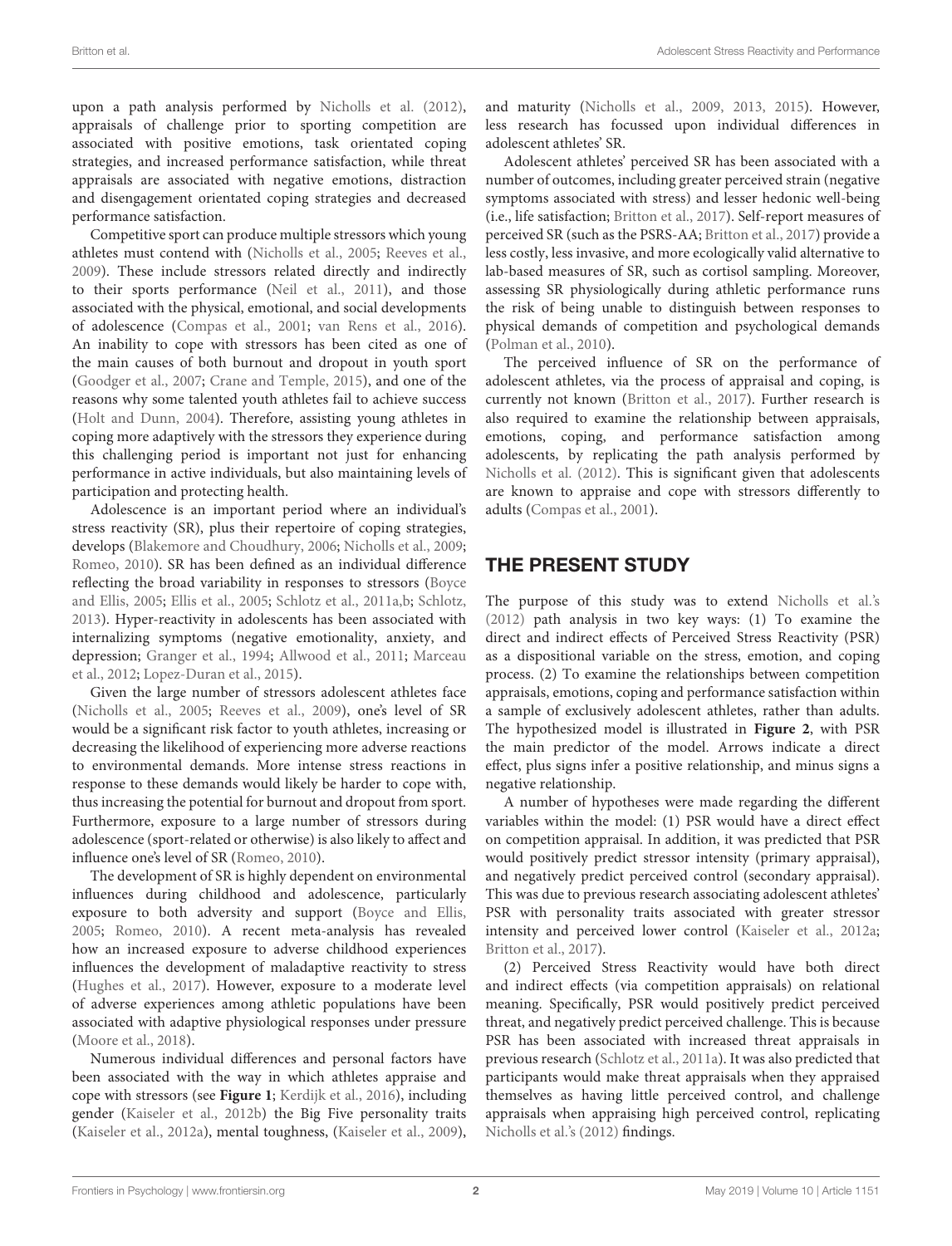

<span id="page-2-0"></span>

<span id="page-2-1"></span>(3) Perceived Stress Reactivity would have both direct and indirect effects (via competition appraisal and relational meaning) on emotion. It was predicted that PSR would positively predict negative emotion, and negatively predict positive emotion. This is because SR has been associated with negative emotionality in adolescents, and PSR has been associated with greater perceived strain overtime in adolescent athletes [\(Marceau et al.,](#page-12-13) [2012;](#page-12-13) [Britton et al.,](#page-11-15) [2017\)](#page-11-15). It was also predicted that threat appraisals would be associated with

greater negative emotions, and challenge appraisals with positive emotions [\(Nicholls et al.,](#page-12-0) [2012\)](#page-12-0).

(4) Perceived Stress Reactivity would have an indirect effect on coping via competition appraisals, relational meaning, and emotion. PSR would positively affect disengagement and distraction orientated coping, and negatively affect task orientated coping. This was predicted because adolescent athletes' PSR has been related to personality traits associated with coping, namely high levels of PSR with neuroticism, and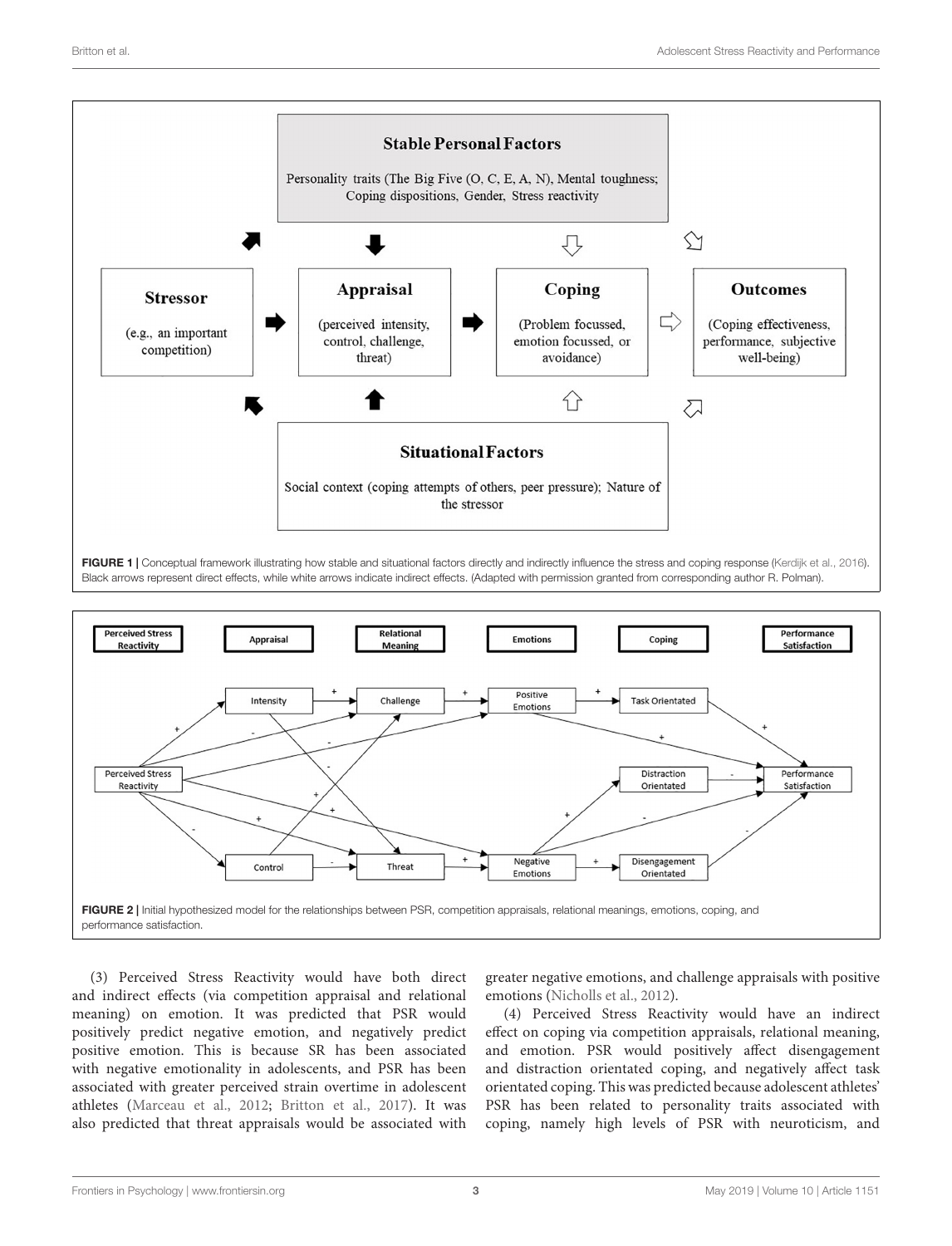low levels with emotional stability [\(Kaiseler et al.,](#page-11-13) [2012a;](#page-11-13) [Britton et al.,](#page-11-15) [2017\)](#page-11-15). It was also predicted that positive emotions would predict task-orientated coping, and negative emotions would predict both distraction and disengagement-orientated coping [\(Nicholls et al.,](#page-12-0) [2012\)](#page-12-0).

(5) Perceived Stress Reactivity would have a negative indirect effect on subjective performance via competition appraisals, relational meaning, emotion, and coping. Furthermore, it was predicted that emotion would have a direct and indirect effect (via coping) on subjective performance, with positive emotion predicting increased performance satisfaction and negative emotion decreased performance satisfaction. A direct effect of coping on subjective performance satisfaction was predicted, as both are affective variables, and likely to correlate irrespective of coping [\(Nicholls et al.,](#page-12-0) [2012\)](#page-12-0). Finally, coping would have a direct effect on subjective performance, with task-orientated coping predicting increased performance satisfaction, and both distraction and disengagement-orientated coping predicting decreased performance satisfaction.

No predictions were made regarding potential negative relationships between, for example, positive emotions and disengagement coping, or negative emotions and task-orientated coping, in order to avoid reducing the power of the model [\(Byrne,](#page-11-16) [2016\)](#page-11-16).

# MATERIALS AND METHODS

#### **Participants**

Participants were 229 adolescent athletes (male  $n = 150$ ; female  $n = 79$ ; *M* age = 18.55, *SD* = 2.40) who competed at international/national ( $n = 8$ ), regional ( $n = 11$ ), county/academy  $(n = 85)$ , club  $(n = 93)$ , or school/university  $(n = 32)$  levels in the United Kingdom. Participants were recruited opportunistically from numerous sports clubs, academies, schools, and universities. They needed to be participating in competitive sport and between the ages of 12 and 22. The sample consisted of 167 adolescents from team sports (including rugby, football, and cricket) and 62 from individual sports (including golf, karate, and badminton). All participants received an information sheet and were asked to sign a consent form prior to the study. For all participants under the age of 16, parents or guardians were also sent an information sheet and asked to provide written consent.

### Materials and Methods PSR

The PSRS-AA [\(Britton et al.,](#page-11-15) [2017\)](#page-11-15) was used to assess individual differences in PSR. The PSRS-AA consists 23 items over five subscales assessing reactivity to different domains: reactivity to social evaluation ("When I have to perform in front of other people. . ."), reactivity to social conflict ("When I have arguments with team-mates and coaches. . ."), reactivity to failure ("When I fail at something. . ."), reactivity to work overload ("When all my different training sessions and matches build up and become hard to manage. . ."), and prolonged reactivity ("When I want to relax after a hard training session or match. . ."). The aggregate score

from these five subscales create an overall score of total reactivity. Each item is assessed using three descriptive multiple-choice options of differing levels of reactivity in response to a proposed stressful situation (e.g., When I have little time to prepare for a match: (a). I usually stay calm, (b). I usually feel uneasy, (c). I usually get quite unsettled). The answers reflecting lowest reactivity are scored zero, while the answers reflecting highest reactivity are scored with two. Intermediate answers are scored one. Subscales scores are calculated via the mean, with each mean subscale score being summed to calculate the aggregate measure of total reactivity. [Britton et al.](#page-11-15) [\(2017\)](#page-11-15) confirmed the hierarchal structure of the adapted scale using a second order model. The PSRS-AA's subscales demonstrate only marginal reliability ( $\alpha$  = 0.62 –0.73). However, the overall aggregate score of total reactivity had good reliability ( $\alpha = 0.87$ ).

#### Competition Appraisals and Relational Meanings

A version of the "stress thermometer" was used to assess primary appraisal in the form of perceived stressor intensity prior to competition [\(Kowalski and Crocker,](#page-12-21) [2001\)](#page-12-21), with a 10 cm visual analog scale (VAS) measuring from 0 (not at all stressful) to (extremely stressful) 100. The stress thermometer has previously demonstrated normal distribution within a sample of adolescent athletes and has been utilized in many studies measuring athletes' stressor appraisals [\(Kowalski and Crocker,](#page-12-21) [2001;](#page-12-21) [Kaiseler et al.,](#page-11-13) [2012a\)](#page-11-13). In order to maintain similarity with the measure of primary appraisal, a 10-cm VAS was also used to measure secondary appraisal in the form of perceived overall control prior to competition [\(Kaiseler et al.,](#page-11-13) [2012a\)](#page-11-13), measuring from 0 (no control) to 100 (total control). To maintain further similarity and consistency with the measure of primary and secondary appraisal, levels of both challenge and threat experienced prior to competition were also measured with separate VASs, measuring from 0 (not at all a threat; not at all a challenge) to 100 (very much a threat; very much a challenge). [Nicholls et al.'s](#page-12-0) [\(2012\)](#page-12-0) original path analysis utilized the 28 item Stress Appraisal Measure [\(Peacock and Wong,](#page-12-22) [1990\)](#page-12-22). However, it was decided that a briefer method of assessing appraisals was more suitable for the current study, in order not to burden adolescents with copious items prior to competing, especially given the addition of the 23 item PSRS-AA within this battery of tests, and thus to allow for the completion of the assessments as close to the beginning of competition as possible. The use of VAS are increasingly adopted in order to assess athletes' appraisals of stressors and relational meaning [\(Turner et al.,](#page-12-23) [2012;](#page-12-23) [Kaiseler et al.,](#page-11-13) [2012a](#page-11-13)[,b;](#page-12-17) [Turner et al.,](#page-12-24) [2014\)](#page-12-24).

#### Emotions

The Sport Emotion Questionnaire (SEQ; [Jones et al.,](#page-11-17) [2005\)](#page-11-17) was used to retrospectively assess the emotions experienced during competition. The SEQ assesses five emotions grouped into two higher order dimensions: positive emotions (excitement and happiness) and negative emotions (anxiety, dejection, and anger). The scale contains 22 items scored on a 5-point Likert scale from  $0 =$  "not at all" to  $4 =$  "extremely." The SEQ has been reported to have excellent reliability for its scales, with Cronbach's alpha ranging from 0.81 to 0.90 [\(Jones et al.,](#page-11-17) [2005\)](#page-11-17).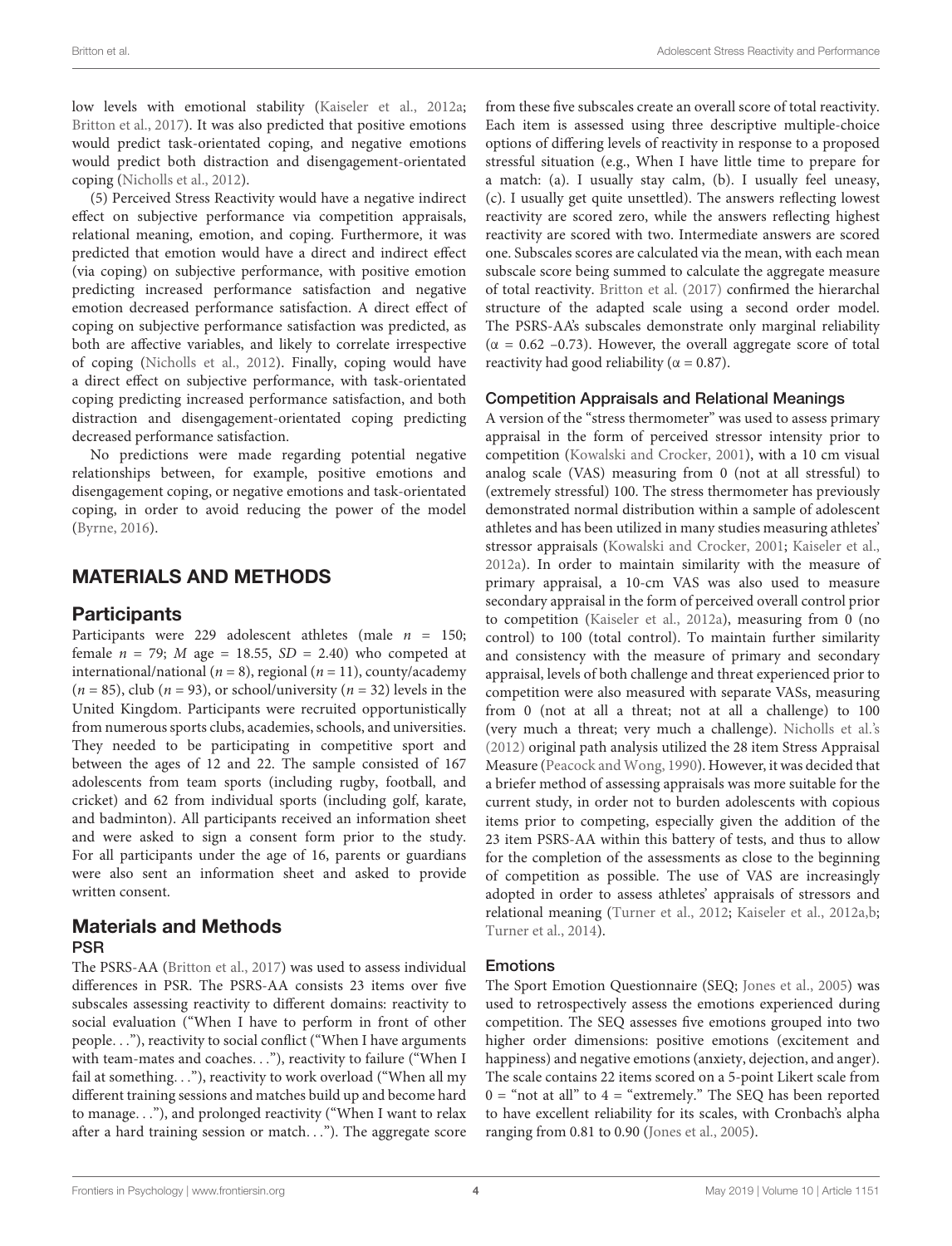#### Coping

The Coping Inventory for Competitive Sport (CICS; [Gaudreau](#page-11-18) [and Blondin,](#page-11-18) [2002\)](#page-11-18) was used to retrospectively assess how participants coped during competition. The CICS measures ten coping subscales grouped into three coping dimensions: task-orientated coping (thought control, mental imagery, relaxation, effort expenditure, logical analysis, and support seeking), distraction-orientated coping (distancing and mental distraction), and disengagement-coping (disengagement and venting). Nine of the subscales feature four items, while one features three items. The scale uses a 5-point Likert scale to assess the extent to which the coping strategy described corresponds with what the athlete did during competition, ranging from  $1 =$  "does not correspond at all" to  $5 =$  "corresponds very strongly." The CICS's measure of three coping dimensions feature adequate to good levels of reliability ( $\alpha = 0.73$  to 0.87) and has been utilized with adolescent athlete populations [\(Nicholls et al.,](#page-12-8) [2009\)](#page-12-8).

The transactional model of stress and coping typically refers to three different dimensions of coping: Problem-focussed (coping designed to eliminate a source of stress), emotion-focussed (coping which addresses the emotional distress caused by a stressor), and avoidance (physically or mentally withdrawing from a stressor, [Lazarus and Folkman,](#page-12-1) [1987\)](#page-12-1). However, this study chose to use [Gaudreau and Blondin'](#page-11-18)s [\(2002\)](#page-11-18) task, distraction, and disengagement-orientated dimensions instead for two reasons. Firstly, this was the measure used by [Nicholls et al.](#page-12-0) [\(2012\)](#page-12-0) which this study aimed to extend. Secondly, the CICS assesses coping within the specific context of sports performance, rather than measures of Lazarus and Folkman's dimensions, which refer to coping in much broader contexts. Therefore, it was concluded that the CICS was the most appropriate measure for assessing coping within this context.

#### Performance Satisfaction

Participants subjectively rated how satisfied they were with their performance on a VAS ranging from 0 ("not at all satisfied") to 100 ("totally satisfied"; [Pensgaard and Duda,](#page-12-25) [2003\)](#page-12-25). This subjective measure of performance was used instead of an objective measure in order to compare performance across a range of different sports and positions within sports [\(Terry,](#page-12-26) [1995;](#page-12-26) [Males and Kerr,](#page-12-27) [1996\)](#page-12-27). Furthermore, subjective satisfaction provides a more sensitive measure of performance, as it can be compared between participants despite differences in environmental factors such as playing conditions, weather, or opponents' skill levels [\(Nicholls et al.,](#page-12-0) [2012\)](#page-12-0).

#### Procedure

University ethics board approval was obtained prior to data collection. Participants firstly completed the PSRS-AA prior to competition. The VAS measures of competition appraisals and relational meaning were then completed less than 1 h before competing at a time and place agreed with by the researcher, participant, and coach if one was present. The SEQ, CICS and VAS measure of performance satisfaction was completed less than 1 h after competing also at an agreed time.

#### Data Analysis

The proposed path analysis containing PSR, competition appraisals, relational meanings, emotions, coping, and performance satisfaction was tested in SPSS Amos (v.24) using maximum likelihood estimation. This allows for the simultaneous examination of direct and indirect effect paths throughout the model, while also testing the overall fit of the data to the hypothesized model [\(Byrne,](#page-11-16) [2016\)](#page-11-16). For structural equation models, 200 cases are considered a minimum requirement as a rule of thumb [\(Kline,](#page-12-28) [1998\)](#page-12-28). The following variables were originally entered: PSR, stressor intensity, perceived control, threat, challenge, negative emotions, positive emotions, task-orientated coping, distraction-orientated coping, disengagement-orientated coping, and performance satisfaction (see **[Figure 2](#page-2-1)**). The error terms of distraction and disengagementorientated coping were allowed to co-vary with one another, as they were anticipated to correlate. No other co-variances between shared antecedents were drawn, as no more correlations were predicted based on existing theory. Bivariate correlations were calculated in order to initially analyze the relationships between the variables entered into the model.

A number of indices were used to assess overall model fit. The chi-square statistic assesses the magnitude of discrepancy between the data sample and the co-variance matrix predicted by the model [\(Hu and Bentler,](#page-11-19) [1999\)](#page-11-19). However, chi-square is notably sensitive to sample size. Therefore, the chi-square/degrees of freedom ratio (CMIN/DF) was used in order to minimize the effect of sample size on determining model fit [\(Hooper et al.,](#page-11-20) [2008\)](#page-11-20). A threshold of 3 was used to indicate an acceptable model fit [\(Kline,](#page-12-28) [1998\)](#page-12-28). The comparative fit index (CFI) was assessed in order to indicate the extent to which the theoretical model better fitted the data in comparison to a base model where all constructs are constrained to be correlated with one another, with greater than or equal to 0.95 indicating good model fit, and 0.90 indicating adequate fit [\(Hu and Bentler,](#page-11-19) [1999;](#page-11-19) [Hooper](#page-11-20) [et al.,](#page-11-20) [2008\)](#page-11-20). Root mean square error of approximation (RMSEA) was calculated in order to provide an estimate of the average absolute difference between estimated model covariances and the observed covariances, with less than 0.06 indicating good model fit [\(Hu and Bentler,](#page-11-19) [1999;](#page-11-19) [Hooper et al.,](#page-11-20) [2008\)](#page-11-20). A p-value testing the null hypothesis (PCLOSE) of the RMSEA was also assessed, with a non-significant result greater than 0.05 required to reject the null.

Standardized regression (beta) weights were used to examine the size and significance of the direct effects of PSR specified within the model [\(Byrne,](#page-11-16) [2016\)](#page-11-16). To examine the indirect effects of PSR through the model, the probability associated with the standardized indirect effects and their respective confidence intervals (90%) were estimated using a biascorrected confidence interval bootstrap test (using 500 samples; [Byrne,](#page-11-16) [2016\)](#page-11-16).

#### Data Preparation

Prior to conducting the path analysis, data were screened for outliers and normality. Univariate normality was assessed using skewness and kurtosis values, while multivariate normality was examined using Malhalanobis distances. Seven cases were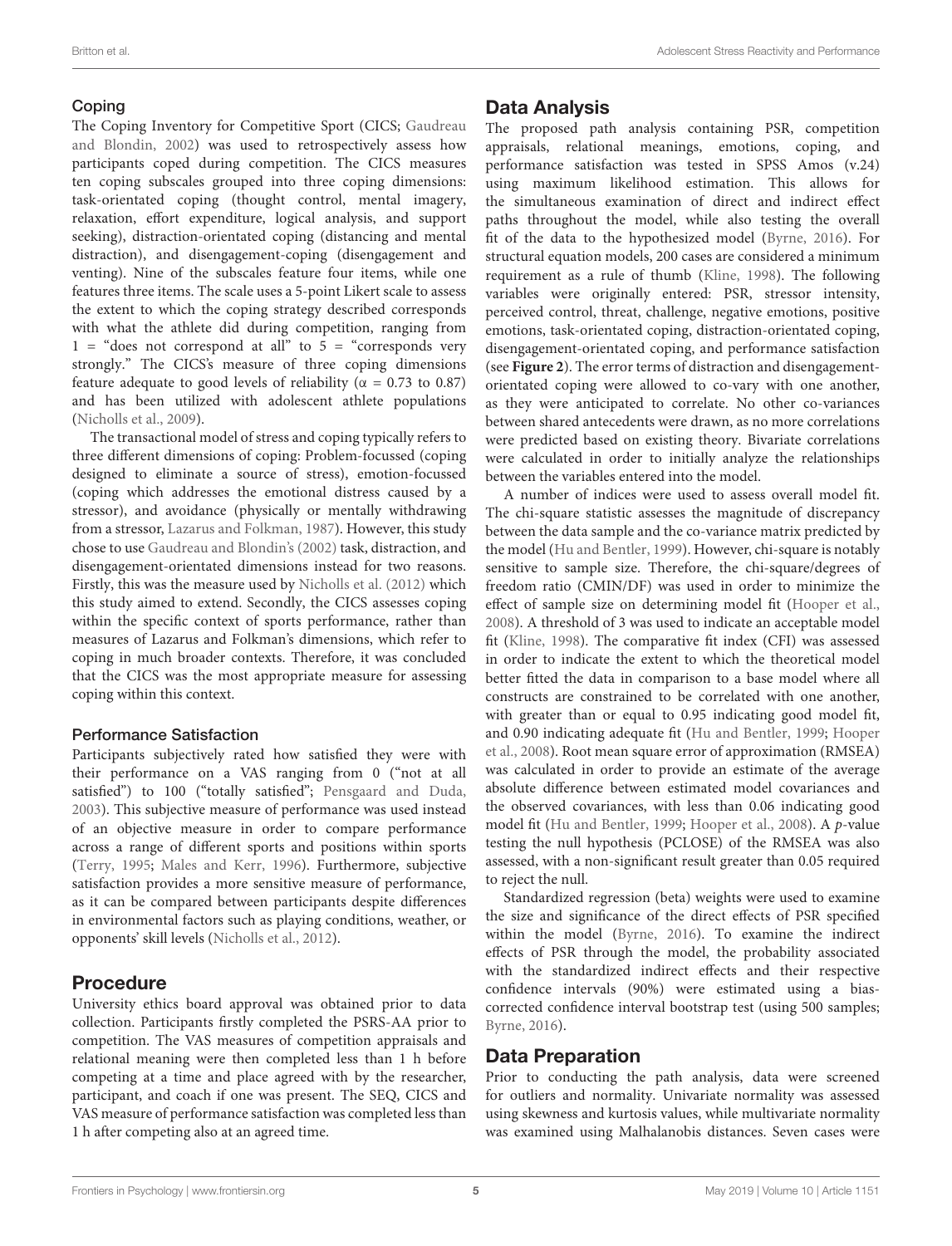removed from the analyses due to the presence of multivariate outliers. To test the validity of the questionnaire measures used, confirmatory factor analyses (CFA) using SPSS Amos (v.24) were performed on the SEQ and the CICS. This was to test the fit of the scales and subscales to their proposed higher order structures, so modifications (such as item co-variances or removals) could be made to the scales if required. This would confirm validity of the scale for use with the sample population. The same goodness of fit indices were used.

The positive emotion dimension of the SEQ provided good model fit once two co-variances were drawn between the error terms of items 5 and 10, and items 10 and 20 on the happiness subscale (CMIN/DF = 1.73; CFI = 0.99; RMSEA = 0.06; PCLOSE = 0.34). The negative emotion dimension provided good model fit once two co-variances were drawn between the error terms of items 2 and 7 on the dejection subscale and 9 and 19 on the anger subscale, and item 1 was removed from the anxiety subscale due to multiple high modification indices with items on other subscales (CMIN/DF =  $1.95$ ; CFI = 0.98;  $RMSEA = 0.06$ ;  $PCLOSE = 0.11$ ). The combined model for the whole questionnaire, however, produced questionable model fit  $(CMIN/DF = 1.98; CFI = 0.95; RMSEA = 0.07; PCLOSE = 0.01).$ This may have been due to large covariances between the anxiety subscale and happiness subscale from the positive dimension. Mean scores for the subscales and dimensions of the SEQ were then calculated based upon these modifications.

The task-orientated dimension of the CICS provided adequate model fit after co-variances were drawn between the error terms of items 18 and 28 on the relaxation subscale, and items 9 and 29 on the logical analysis subscale (CMIN/DF  $= 1.73$ ;  $CFI = 0.91$ ; RMSEA = 0.06; PCLOSE = 0.12). The distraction subscale provided good model fit once item 3 was removed from the social withdrawal subscale due to large co-variances with items on the mental distraction subscale (CMIN/DF =  $1.79$ ;  $CFI = 0.96$ ; RMSEA =  $0.06$ ; PCLOSE =  $0.31$ ). The disengagement subscale provided adequate model fit once items 22 and 32 were removed from the venting subscale due to large covariances with the disengagement subscale (CMIN/DF = 2.99;  $CFI = 0.97$ ; RMSEA = 0.09; PCLOSE = 0.04). However, no further modifications were made, as CFI indicated good model fit. The three dimensions combined into one model also provided questionable model fit, with no indications that further modifications would improve the model (CMIN/DF  $= 1.85$ ;  $CFI = 0.84$ ; RMSEA = 0.06; PCLOSE = 0.00). However, given that the individual dimensions provided good to adequate model fits, analysis proceeded. Mean scores for the subscales and dimensions of the CICS were then calculated based upon these modifications.

#### RESULTS

**[Table 1](#page-5-0)** provides means, standard deviations, and Cronbach's alpha coefficients for all the variables entered in the model, including discrete emotions and coping strategies. **[Table 2](#page-6-0)** provides Pearson's r correlations between all variables entered into the model. **[Table 3](#page-6-1)** provides correlations between

<span id="page-5-0"></span>TABLE 1 | Mean and standard deviations for variables used in model and Cronbach's alpha coefficients.

| <b>Scales</b>                   | Mean  | SD    | $\alpha$ |
|---------------------------------|-------|-------|----------|
| <b>Prolonged Reactivity</b>     | 0.42  | 0.36  | 0.48     |
| Reactivity to Work Overload     | 0.45  | 0.38  | 0.57     |
| Reactivity to Social Conflict   | 0.62  | 0.40  | 0.68     |
| Reactivity to Failure           | 0.93  | 0.40  | 0.68     |
| Reactivity to Social Evaluation | 0.57  | 0.42  | 0.66     |
| <b>Total Reactivity</b>         | 3.01  | 1.45  | 0.85     |
| Intensity                       | 42.25 | 23.63 |          |
| Control                         | 61.57 | 23.52 |          |
| Challenge                       | 61.46 | 20.96 |          |
| Threat                          | 35.27 | 22.70 |          |
| Excitement                      | 2.61  | 0.91  | 0.81     |
| Happiness                       | 2.63  | 1.09  | 0.89     |
| Positive emotions               | 2.62  | 0.92  | 0.90     |
| Anxiety                         | 1.53  | 0.97  | 0.89     |
| Dejection                       | 1.15  | 0.88  | 0.88     |
| Anger                           | 1.58  | 0.94  | 0.87     |
| Negative emotions               | 1.42  | 0.77  | 0.90     |
| Thought control                 | 2.95  | 0.87  | 0.68     |
| Mental imagery                  | 2.75  | 0.84  | 0.68     |
| Relaxation                      | 2.33  | 0.98  | 0.84     |
| Effort                          | 3.96  | 0.72  | 0.75     |
| Logical analysis                | 2.76  | 0.84  | 0.68     |
| Seeking support                 | 2.21  | 0.91  | 0.76     |
| Task-orientated coping          | 2.83  | 0.61  | 0.89     |
| Social withdrawal               | 1.79  | 0.70  | 0.55     |
| Mental distraction              | 1.60  | 0.62  | 0.67     |
| Distraction orientated coping   | 1.70  | 0.57  | 0.73     |
| Venting                         | 2.47  | 1.21  | 0.72     |
| Disengagement                   | 1.44  | 0.60  | 0.76     |
| Disengagement orientated coping | 1.96  | 0.73  | 0.68     |
| Performance satisfaction        | 63.90 | 22.56 |          |

the discrete coping strategies measured by the CICS and performance satisfaction.

To examine the overall fit of all the data collected, the model shown in **[Figure 2](#page-2-1)** was tested. The fit of the model produced inadequate model fit (CMIN/DF = 4.29; CFI = 0.79; RMSEA =  $0.12$ ; PCLOSE <  $0.01$ ). Based upon modification indices and correlations within the data set, modifications were made to the model in the form of additional paths. These modifications were only made if they were theoretically sound and did not fundamentally change the nature of the path [\(Nicholls et al.,](#page-12-0) [2012\)](#page-12-0). An additional path was drawn from control to both negative emotions, and from control to task-orientated coping, as both demonstrated high modification indices, and existing theory would suggest that secondary appraisal of control and coping resources has the potential to directly influence the experience of negative emotions and the use of adaptive coping strategies ( [Lazarus and Folkman,](#page-12-1) [1987;](#page-12-1) [Lazarus,](#page-12-29) [1999;](#page-12-29) [Fletcher et al.,](#page-11-1) [2006\)](#page-11-1).

The overall revised model, however, still produced inadequate fit (CMIN/DF = 3.96; CFI =  $0.82$ ; RMSEA =  $0.12$ ;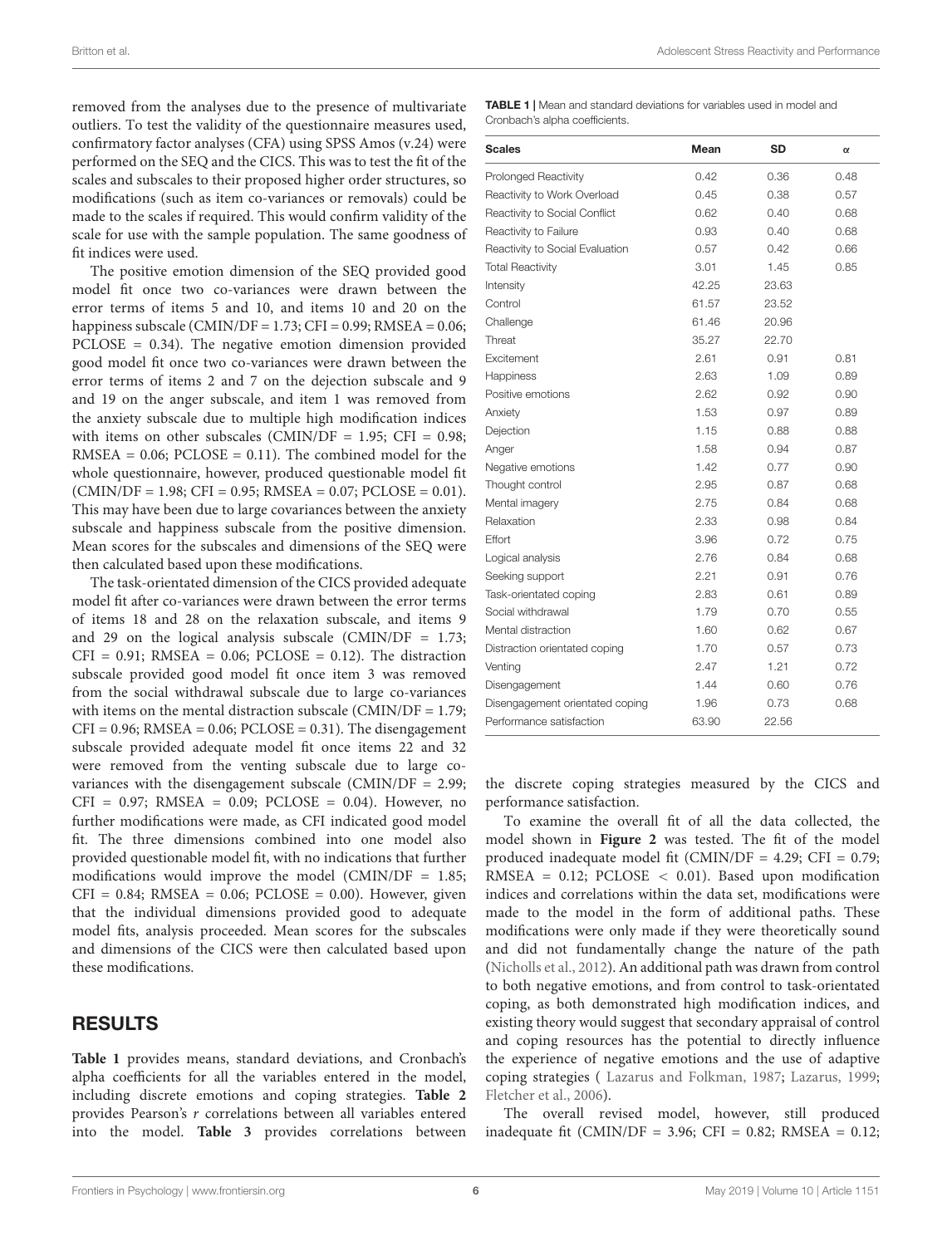<span id="page-6-0"></span>

| <b>Scales</b>                       |           | $\overline{2}$ | 3         | 4        | 5        | 6        | 7         | 8        | 9        | 10        |
|-------------------------------------|-----------|----------------|-----------|----------|----------|----------|-----------|----------|----------|-----------|
| 1. Total reactivity                 |           |                |           |          |          |          |           |          |          |           |
| 2. Intensity                        | $0.34**$  |                |           |          |          |          |           |          |          |           |
| 3. Control                          | $-0.23**$ | $-0.15*$       |           |          |          |          |           |          |          |           |
| 4. Challenge                        | $0.15*$   | $0.52**$       | $-0.04$   |          |          |          |           |          |          |           |
| 5. Threat                           | $0.29**$  | $0.54**$       | $-0.07$   | $0.47**$ |          |          |           |          |          |           |
| 6. Positive emotions                | 0.10      | $-0.02$        | 0.10      | 0.02     | $-0.05$  |          |           |          |          |           |
| 7. Negative emotions                | $0.21**$  | $0.24**$       | $-0.21**$ | $0.27**$ | $0.21**$ | $-0.04$  |           |          |          |           |
| 8. Task orientated coping           | $-0.04$   | $-0.12$        | $0.25***$ | 0.05     | 0.01     | $0.42**$ | 0.06      |          |          |           |
| 9. Distraction orientated coping    | 0.08      | 0.00           | 0.07      | 0.07     | 0.04     | 0.08     | $0.18**$  | $0.48**$ |          |           |
| 10. Disengagement orientated coping | $0.26**$  | $0.14*$        | 0.00      | 0.09     | $0.15*$  | $-0.02$  | $0.40**$  | $0.15*$  | $0.29**$ |           |
| 11. Performance satisfaction        | $-0.06$   | 0.12           | $0.22**$  | $-0.07$  | $-0.10$  | $0.52**$ | $-0.36**$ | $0.15*$  | $-0.16*$ | $-0.29**$ |
|                                     |           |                |           |          |          |          |           |          |          |           |

Note.  ${}^*p < 0.05$ .,  ${}^{**}p < 0.01$ .

<span id="page-6-1"></span>TABLE 3 | Pearson's r correlations between discrete coping strategies and performance satisfaction.

|          | $\mathbf{2}$ | 3         | 4        | 5        | 6        |          | 8        | 9        | 10        |
|----------|--------------|-----------|----------|----------|----------|----------|----------|----------|-----------|
|          |              |           |          |          |          |          |          |          |           |
| $0.49**$ |              |           |          |          |          |          |          |          |           |
| $0.33**$ | $0.19**$     |           |          |          |          |          |          |          |           |
| $0.52**$ | $0.59**$     | $0.33**$  |          |          |          |          |          |          |           |
| $0.51**$ | $0.50**$     | $0.39**$  | $0.66**$ |          |          |          |          |          |           |
| $0.25**$ | $0.36**$     | $0.20**$  | $0.39**$ | $0.38**$ |          |          |          |          |           |
| $0.26**$ | $0.23**$     | 0.03      | $0.20**$ | $0.30**$ | $0.27**$ |          |          |          |           |
| $0.41**$ | $0.48**$     | 0.07      | $0.43**$ | $0.36**$ | $0.31**$ | $0.49**$ |          |          |           |
| $0.24**$ | 0.01         | 0.01      | $0.19**$ | $0.15*$  | 0.06     | 0.11     | $0.18**$ |          |           |
| 0.07     | 0.10         | $-0.24**$ | 0.05     | 0.00     | $0.16*$  | $0.31**$ | $0.30**$ | $0.23**$ |           |
| 0.07     | 0.02         | $0.32**$  | 0.10     | $0.20**$ | 0.01     | $-0.10$  | $-0.17*$ | $-0.17*$ | $-0.38**$ |
|          |              |           |          |          |          |          |          |          |           |

Note.  ${}^*p < 0.05$ ,  ${}^{**}p < 0.01$ .

PCLOSE < 0.01). **[Figures 3.1, 3.2](#page-7-0)** both illustrate the final model, with separate figures for the "positive" and "negative" paths used for ease of illustration. The significance levels of each path coefficient are included. **[Table 4](#page-8-0)** details the direct and indirect effects (plus bias corrected confidence intervals) for PSR and all other variables included in the final model.

### **DISCUSSION**

In this study, a path analysis was used to examine adolescent athletes' PSR, competition appraisals and relational meanings prior to competition, emotions and coping strategies during competition, and subjective performance satisfaction. This was to explore the direct and indirect effects of PSR on the stress and coping process of adolescent athletes, plus to further extend the path analysis conducted by [Nicholls et al.](#page-12-0) [\(2012\)](#page-12-0). The revised models (**[Figures 3.1, 3.2](#page-7-0)**) did not provide adequate model fit, which limits the overall conclusions which can be drawn from the model. However, there were several significant direct and indirect effects observed within the model relating to the a-priory predictions (see **[Table 4](#page-8-0)**). These will be discussed in turn. The study extends the understanding of how perceived SR influences the stress, emotion, and coping process among adolescent

athletes. The study also provides a further examination of stress appraisal and coping measures, and their validity among adolescent athlete populations.

Perceived Stress Reactivity demonstrated direct effects on competition appraisals of intensity and control, relational meanings of threat, and negative emotions. PSR also demonstrated indirect effects on threat, challenge, negative emotions, and maladaptive coping (distraction and disengagement-orientated coping). However, PSR failed to demonstrate effects (direct or indirect) on positive emotions, task-orientated coping, or performance satisfaction. Although the analyses shared some similarities with [Nicholls et al.](#page-12-0) [\(2012\)](#page-12-0), there were also a number of divergences. Overall, these findings provide new information on how PSR influences the stress and coping process, as well as how competition appraisals, emotions, and coping impact upon the performance satisfaction of adolescent athletes (see **[Table 4](#page-8-0)**). In addition, findings suggest there are some differences in the stress and coping process in adolescents compared to adult athletes.

In relation to the first set of hypotheses, participants with higher levels of PSR were more likely to appraise the impending competition as more stressful, and to appraise themselves as having less control, and thus not have the resources to cope. This is consistent with previous research which has found individual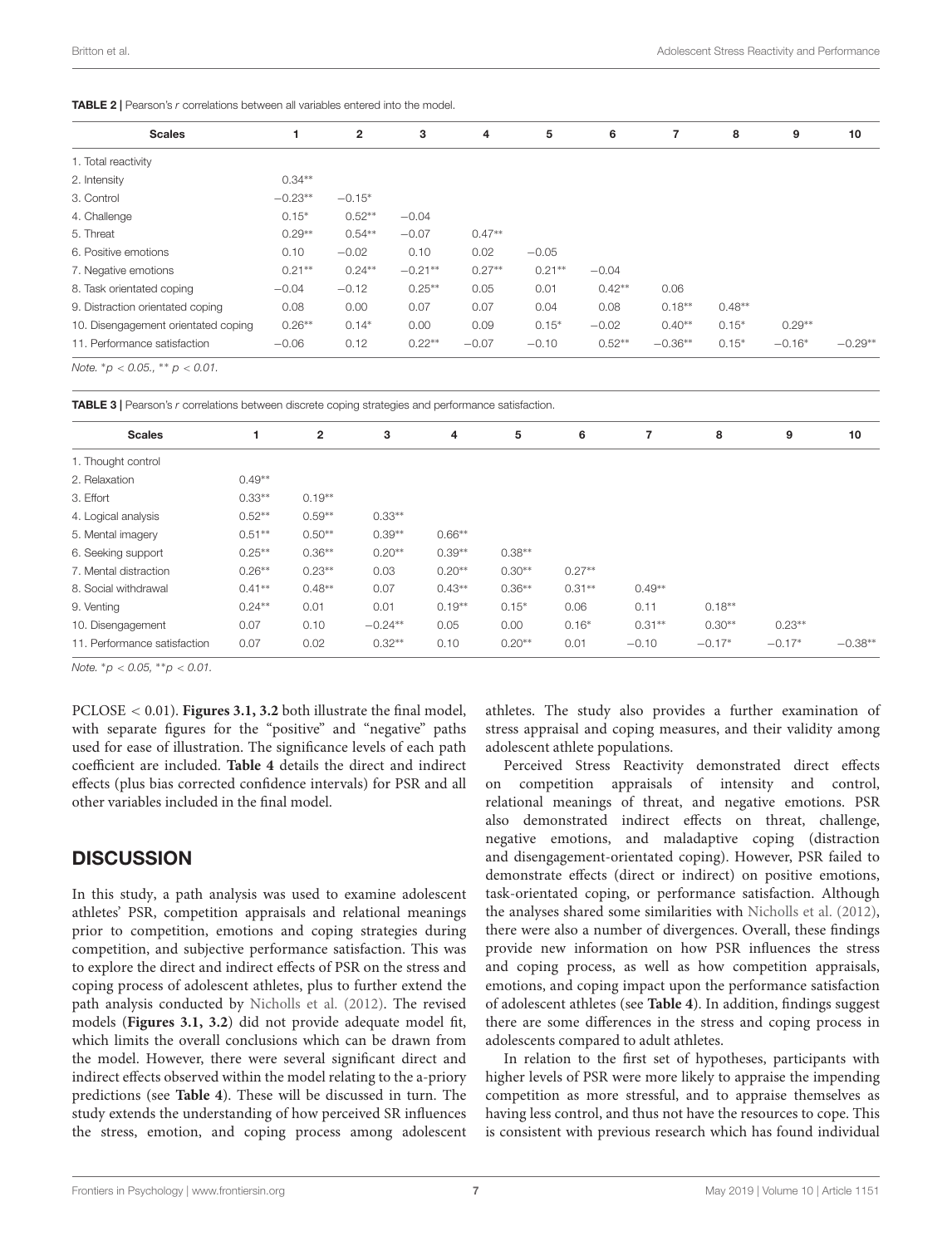

<span id="page-7-0"></span>differences (most notably neuroticism) to predict athletes' appraisals of stressor intensity and perceived control [\(Kaiseler](#page-11-13) [et al.,](#page-11-13) [2012a\)](#page-11-13). These are among the strongest effects within the model, confirming that an adolescent athletes' perception of how reactive they are to stressors in general has a direct effect on how they cognitively appraise sporting competitions.

With regards to the second set of hypotheses, adolescent athletes with a higher level of PSR were more likely to form a relational meaning of threat in relation to the impending competition. This was partially due to their increased likelihood of scoring the stress relating to the impending competition as more intense. This is consistent with previous research which has associated measures of PSR with increased threat appraisals [\(Schlotz et al.,](#page-12-10) [2011a\)](#page-12-10). However, participants with higher levels of PSR were also more likely to appraise the impending competition as a challenge, via the increased appraisal of intensity. This suggests that appraisal is not dichotomous, and that athletic competition can be appraised with a level of challenge and threat at the same time. This supports previous research that has suggested that challenge and threat appraisals can co-occur [\(Lazarus,](#page-12-29) [1999\)](#page-12-29). In this sample, it is possible that adolescent athletes with high levels of PSR were more likely to appraise competitions with greater personal relevance (primary appraisal), hence greater appraisals of both challenge and threat.

Control appraisals, however, did not influence the relational meaning of either threat or challenge. Such a finding does not support theory and previous empirical findings with adult populations that has associated secondary stressor appraisals

with relational meanings of challenge and threat [\(Lazarus and](#page-12-1) [Folkman,](#page-12-1) [1987;](#page-12-1) [Fletcher et al.,](#page-11-1) [2006;](#page-11-1) [Nicholls et al.,](#page-12-0) [2012\)](#page-12-0). This might suggest that, for adolescent athletes, factors outside of their own perceived personal control of the situation, may account for the secondary appraisals that determine relational meanings of challenge or threat (e.g., perceived social support from others). In [Nicholls et al.'](#page-12-0)s [\(2012\)](#page-12-0) original model, the full 28 item SAM was used, which assesses not only controllability by the self, but also the perceived controllability of stressors by others. By using only a single item in this study, this may not have sufficiently captured the full nature of secondary appraisal, and how an adolescent athlete perceives the resources available to them, thus determining whether situations of high personal relevance and stressfulness are perceived as either challenges or threats.

Adolescent athletes who viewed themselves as having greater control prior to competition did experience fewer negative emotions and used more task-focussed coping strategies. This is consistent with previous empirical findings and theory, suggesting that if adolescent athletes were to perceive themselves as having a high level of control the impending competition, they would have significant resources available to cope and thus would likely experience less negative emotions and have a larger repertoire of task-focussed coping strategies [\(Lazarus](#page-12-1) [and Folkman,](#page-12-1) [1987;](#page-12-1) [Amiot et al.,](#page-11-21) [2004;](#page-11-21) [Fletcher et al.,](#page-11-1) [2006;](#page-11-1) [Neil et al.,](#page-12-6) [2011;](#page-12-6) [Nicholls et al.,](#page-12-0) [2012\)](#page-12-0).

In relation to the third set of hypotheses, adolescent athletes with higher levels of PSR were more likely to experience negative emotions during competition. This is explained directly by an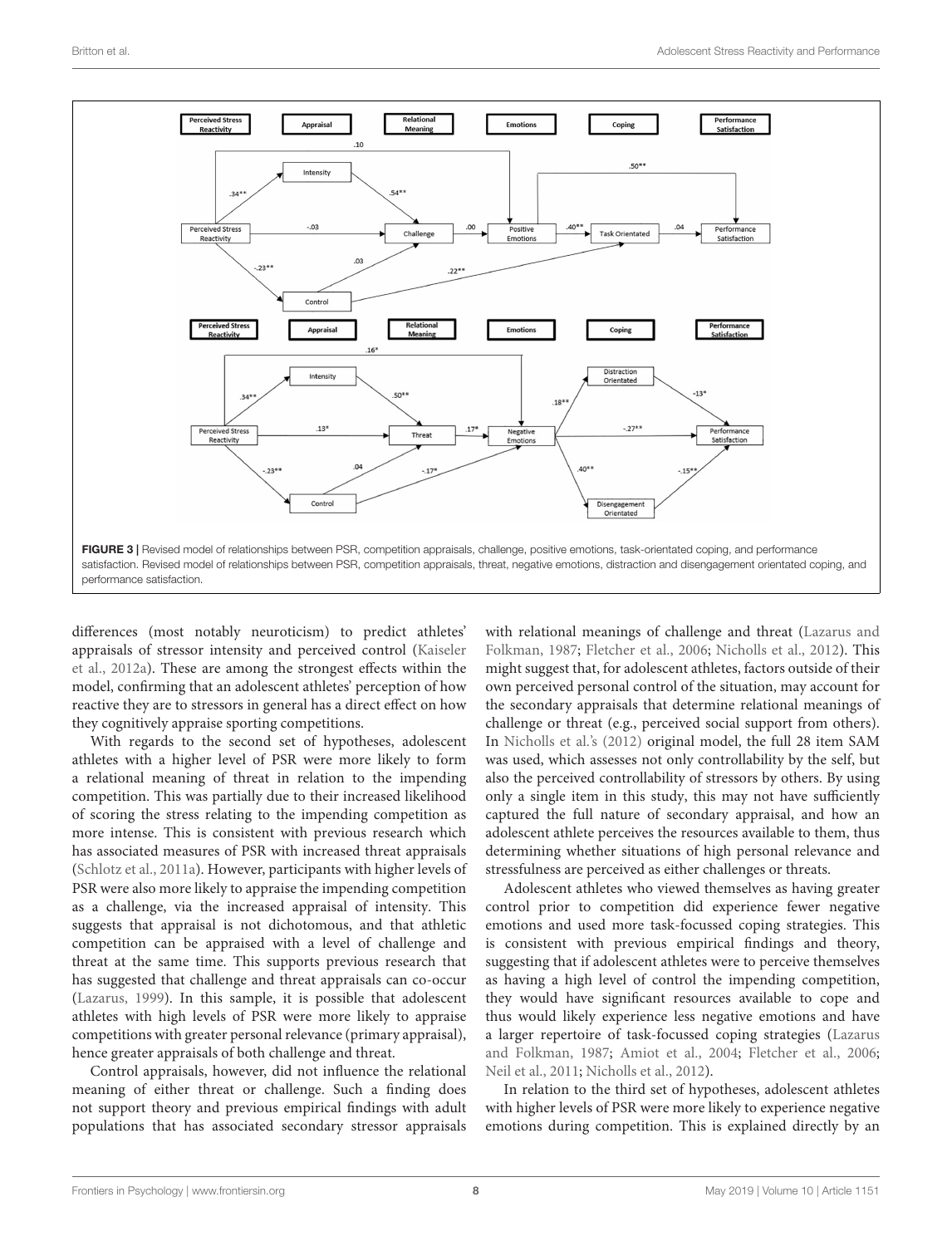#### <span id="page-8-0"></span>TABLE 4 | Direct and indirect effects of variables entered into the model.

|                             |                            |               | Indirect   |                |  |
|-----------------------------|----------------------------|---------------|------------|----------------|--|
| <b>Independent Variable</b> | <b>Dependent Variables</b> | <b>Direct</b> | <b>Sum</b> | 90% CI         |  |
| <b>PSR</b>                  | Intensity                  | $0.34**$      |            |                |  |
|                             | Control                    | $-0.23**$     |            |                |  |
|                             | Challenge                  | $-0.03$       | $0.18**$   | 0.11.25        |  |
|                             | Threat                     | $0.13*$       | $0.16**$   | 0.10, 0.23     |  |
|                             | Positive Emotions          | 0.10          | 0.00       | $-0.02, 0.02$  |  |
|                             | Negative Emotions          | $0.16*$       | $0.09**$   | 0.04, 0.15     |  |
|                             | Task-orientated            |               | $-0.01$    | $-0.07, 0.05$  |  |
|                             | Distraction-orientated     |               | $0.04**$   | 0.01, 0.08     |  |
|                             | Disengagement-orientated   |               | $0.08**$   | 0.03, 0.12     |  |
|                             | Performance satisfaction   |               | $-0.02$    | $-0.09, 0.05$  |  |
| Intensity                   | Challenge                  | $0.54**$      |            |                |  |
|                             | Threat                     | $0.50**$      |            |                |  |
|                             | Positive Emotions          |               | 0.00       | $-0.06, 0.06$  |  |
|                             | Negative Emotions          |               | $0.08*$    | 0.02, 0.16     |  |
|                             | Task-orientated            |               | 0.00       | $-0.03, 0.02$  |  |
|                             | Distraction-orientated     |               | $0.01*$    | 0.00, 0.03     |  |
|                             | Disengagement-orientated   |               | $0.03*$    | 0.01, 0.07     |  |
|                             | Performance satisfaction   |               | $-0.03$    | $-0.07, 0.01$  |  |
| Control                     | Challenge                  | 0.03          |            |                |  |
|                             | Threat                     | 0.04          |            |                |  |
|                             | Positive Emotions          |               | 0.00       | $-0.00, 0.00$  |  |
|                             | <b>Negative Emotions</b>   | $-0.17*$      | 0.01       | $-0.01, 0.02$  |  |
|                             | Task-orientated            | $0.22**$      | $-0.00$    | $-0.00, 0.00$  |  |
|                             | Distraction-orientated     |               | $0.04*$    | 0.01, 0.08     |  |
|                             | Disengagement-orientated   |               | $0.08*$    | 0.03, 0.12     |  |
|                             | Performance satisfaction   |               | $-0.02*$   | $-0.09, 0.05$  |  |
| Challenge                   | <b>Positive Emotions</b>   | 0.00          |            |                |  |
|                             | Task-orientated            |               | 0.00       | $-0.04, 0.05$  |  |
|                             | Performance satisfaction   |               | 0.00       | $-0.06, 0.06$  |  |
| Threat                      | <b>Negative Emotions</b>   | $0.17*$       |            |                |  |
|                             | Distraction-orientated     |               | $0.03*$    | 0.01, 0.06     |  |
|                             | Disengagement-orientated   |               | $0.07*$    | 0.02, 0.12     |  |
|                             | Performance satisfaction   |               | $-0.06*$   | $-0.11, -0.01$ |  |
| <b>Positive Emotions</b>    | Task-orientated            | $0.40**$      |            |                |  |
|                             | Performance satisfaction   | $0.50**$      | 0.02       | $-0.02, 0.06$  |  |
| <b>Negative Emotions</b>    | Distraction-orientated     | $0.18**$      |            |                |  |
|                             | Disengagement-orientated   | $0.40**$      |            |                |  |
|                             | Performance satisfaction   | $-0.27**$     | $-0.08**$  | $-0.14, -0.03$ |  |
| Task-orientated             | Performance satisfaction   | 0.04          |            |                |  |
| Distraction-orientated      | Performance satisfaction   | $-0.13*$      |            |                |  |
| Disengagement-orientated    | Performance satisfaction   | $-0.15**$     |            |                |  |

Note.  ${}^*p < 0.05$ ,  ${}^{**}p < 0.01$ .

adolescent athletes PSR, and indirectly via cognitive appraisal. This supports previous research that has associated increased reactivity in adolescents with negative emotionality [\(Marceau](#page-12-13) [et al.,](#page-12-13) [2012\)](#page-12-13). PSR, however, did not feature any direct or indirect effects on positive emotions. Like appraisal, negative and positive emotions can co-exist [\(Folkman,](#page-11-22) [1997;](#page-11-22) [Polman and Borkoles,](#page-12-30) [2011\)](#page-12-30). Adolescent athletes' experience of positive emotions is likely to be determined by other factors which we did not measure in the current study. With regards to appraisals predicting emotions, supporting previous findings, threat was positively associated with negative emotions [\(Lazarus,](#page-12-2) [2000;](#page-12-2) [Nicholls](#page-12-0) [et al.,](#page-12-0) [2012\)](#page-12-0). Similarly, decreased control also predicted negative emotions. However, challenge did not predict positive emotions as expected. As indicated previously, the sample characteristics (adolescent athletes) and the way appraisal was measured in the present study might explain this finding. The notion that positive emotions experienced by adolescent athletes are not predicted by any antecedents within the present study supports findings that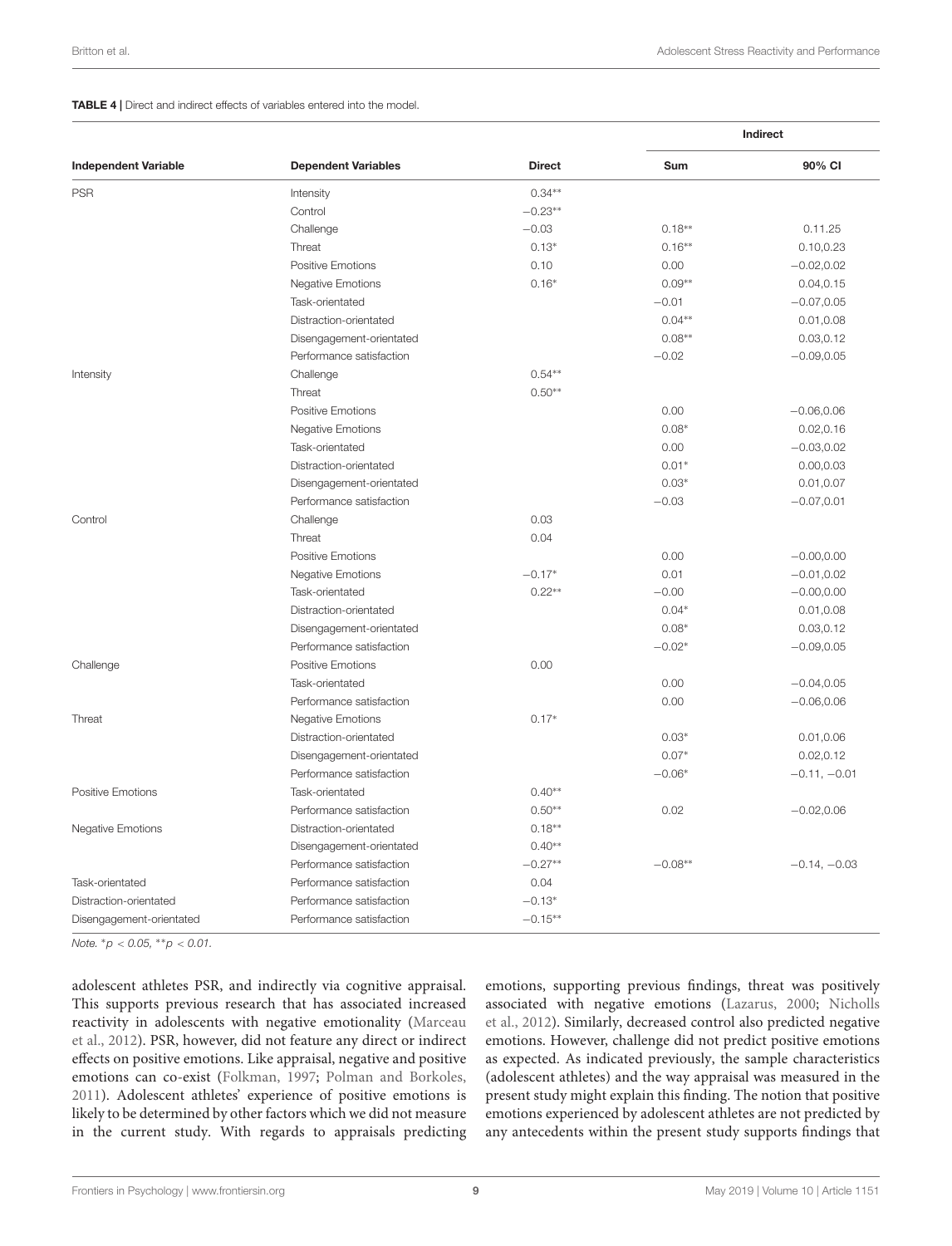the stress-coping process in adolescents is different compared to that of adults [\(Davis and Compas,](#page-11-23) [1986;](#page-11-23) [Compas et al.,](#page-11-3) [2001\)](#page-11-3).

With regards to the fourth set of hypotheses, adolescent athletes with high levels of PSR were more likely to use coping strategies during competition that are considered maladaptive, via increased threat appraisals and negative emotions. This supports previous research which has observed an association between athletes' individual differences and maladaptive coping (e.g., [Kaiseler et al.,](#page-11-13) [2012a\)](#page-11-13). However, no effects were observed between PSR and task-orientated coping. These findings point toward the notion that the PSR is more likely to predict the maladaptive aspects of high SR (more negative emotions, maladaptive coping) but that less SR is not automatically associated with adaptive outcomes (positive emotions, adaptive coping). However, although no relationship was found between PSR and adaptive coping, it is possible that low levels of PSR may be facilitative via other processes not observed within the model (e.g., via lower levels of negative emotion). Supporting previous findings [\(Nicholls et al.,](#page-12-0) [2012;](#page-12-0) [Laborde et al.,](#page-12-3) [2016\)](#page-12-3), positive emotions predicted the use of task-orientated coping, and negative emotions predicted both distraction and disengagement-orientated coping.

In relation to the fifth and final set of hypotheses, PSR was found to have no indirect effect on subjective performance satisfaction via the stress and coping process experienced prior to and during competition. This suggests that, in the shortterm, high levels of PSR do not have an impact upon the subjective performance of adolescent athletes on the day of competition. However, this is not to say that PSR does not impact upon adolescent athletes' actual and subjective performance and well-being in the long-term. Youth athletes' PSR is associated with increased strain over a 30 day period and decreased life-satisfaction [\(Britton et al.,](#page-11-15) [2017\)](#page-11-15). Furthermore, athletes experience multiple organizational stressors, other than those in competition, which can impact upon performance [\(Mellalieu](#page-12-31) [et al.,](#page-12-31) [2009;](#page-12-31) [Arnold et al.,](#page-11-2) [2017\)](#page-11-2). Therefore, PSR may influence the appraisal of other organizational stressors experienced by adolescent athletes (such as conflicts with team-mates or training) which may in turn impact upon emotions, coping, and performance in the long-term.

Similar to [Nicholls et al.](#page-12-0) [\(2012\)](#page-12-0), positive emotions in the adolescent athletes were directly associated with higher and negative emotions with lower levels of subjective performance satisfaction. This association is not unexpected because both are affective variables. At the dimensional level the use of distraction and disengagement coping significantly predicted lower levels of subjective performance satisfaction as expected. However, task-oriented coping was not directly associated with higher levels of performance satisfaction. The correlation matrix showed that the only task-oriented coping strategies associated with subjective performance were mental imagery and effort (see **[Table 3](#page-6-1)**). This suggests that the majority of the taskorientated coping strategies proposed by [Gaudreau and Blondin](#page-11-18) [\(2002\)](#page-11-18) are not associated with increased performance. This is not consistent with adult samples which have found a much wider range of coping strategies from the CICS to predict performance satisfaction (see [Nicholls et al.,](#page-12-0) [2012\)](#page-12-0). This suggests

that adolescent athletes have a much smaller range of effective coping strategies compared to adults. The effectiveness of these strategies, and thus the effect on performance satisfaction, may be explained by maturational processes, as adolescent athletes' coping effectiveness has been shown to increase with emotional and social maturity [\(Nicholls et al.,](#page-12-18) [2013,](#page-12-18) [2015\)](#page-12-19).

Similar to [Nicholls et al.](#page-12-0) [\(2012\)](#page-12-0), negative emotions indirectly predicted subjective performance satisfaction via distraction and disengagement-oriented coping. However, there was no indirect effect for positive emotions. Overall, the direct and indirect effects on subjective performance satisfaction suggest that adolescent athletes' emotions experienced during competition are greater predictors of performance satisfaction than the coping strategies they use. Specifically, although maladaptive coping strategies predict decreased performance satisfaction, the task-orientated strategies considered effective by adults [\(Gaudreau and Blondin,](#page-11-18) [2002;](#page-11-18) [Nicholls et al.,](#page-12-0) [2012\)](#page-12-0) are not associated with increased performance satisfaction among adolescents.

### Practical Implications

For applied practitioners, these findings have a number of implications. Firstly, practitioners can use the PSRS-AA to identify adolescent athletes most likely to appraise competitions with greater intensity, less perceived control, greater perceived threat, more likely to experience negative emotions, and more likely to use maladaptive coping strategies. Having identified adolescents at greatest risk, practitioners could employ a range of interventions to help athletes manage the effects of reactivity on stress and its outcomes. Given that stress is a recursive process [\(Lazarus,](#page-12-29) [1999\)](#page-12-29) and that reactivity is a variable disposition [\(Schlotz et al.,](#page-12-11) [2011b\)](#page-12-11), successful interventions could bring about long-term adaptations in reactivity over time.

Specifically, given the findings within this sample, adolescent athletes with high levels of PSR could be prioritized for interventions that address control appraisals prior to competitive performances. Although control appraisals were not related to relational meanings of challenge or threat within this sample, they were associated with fewer negative emotions during competition and the greater use of task-orientated coping strategies. Manipulating athletes' appraisals of their resources available to them has been found to positively impact upon physiological responses to pressure situations [\(Turner et al.,](#page-12-24) [2014\)](#page-12-24).

Given the recursive nature of stress [\(Lazarus,](#page-12-29) [1999\)](#page-12-29), coping interventions could also prove effective in assisting adolescent athletes with high level of PSR. Enhancing and refining an adolescent's coping repertoire is likely to affect future control appraisals, by increasing coping self-efficacy [\(Reeves et al.,](#page-12-32) [2011\)](#page-12-32). Although previous research has recommended that athletes use a wide range of task-orientated strategies to enhance performance [\(Gaudreau and Blondin,](#page-11-18) [2002;](#page-11-18) [Nicholls et al.,](#page-12-0) [2012\)](#page-12-0), correlations within the present data set would suggest that effort expenditure and mental imagery could be taught as coping strategies to adolescent athletes to enhance their performance (see **[Table 3](#page-6-1)**).

Finally, given the direct and indirect effects of PSR on the negative emotions, interventions based upon the processes of emotion regulation could also be recommended for young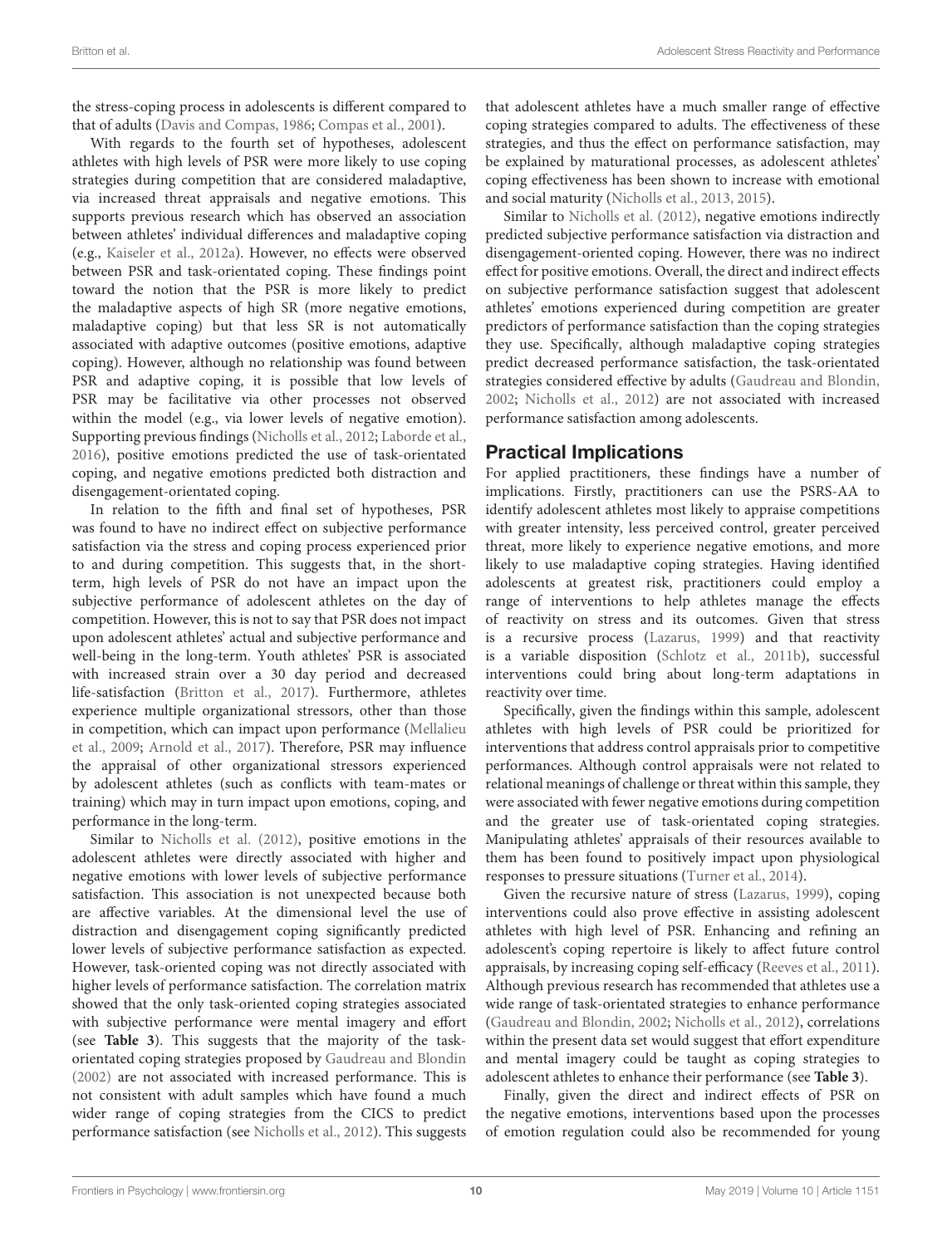athletes measuring highly on the PSRS-AA [\(Lane et al.,](#page-12-33) [2012;](#page-12-33) [Wagstaff,](#page-12-34) [2014\)](#page-12-34).

### Study Strengths

This study has several strengths and provides a number of novel findings. Few studies have examined the associations between competition appraisals, emotions, coping, and performance satisfaction using longitudinal data, let alone with adolescents. The focus on adolescents in this study extends the work [Nicholls et al.](#page-12-0) [\(2012\)](#page-12-0) with adult athletes. Furthermore, this study also extends existing research by examining the direct and indirect effects of a dispositional factor (PSR) on the stress and coping process. Specifically, the strong associations between PSR and competition appraisals (perceived intensity and control) enhance the validity of the PSRS-AA as a measure of adolescent athletes' individual differences in reactivity, capable of predicting psychological responses to competition stressors.

#### Study Limitations

A general weakness of the study can be found within the reliance on self-report measures, which are associated with numerous biases [\(Furnham,](#page-11-24) [1986\)](#page-11-24). Furthermore, there appear to be specific limitations with the single item VAS measures of appraisal and relational meaning utilized within the study. The measures of relational meaning (challenge and threat) were significantly positively correlated and were not associated with secondary appraisals of control. This brings into question the validity and reliability of the use of single item VAS scales to measure stress appraisal, despite their use in previous research [\(Kaiseler et al.,](#page-11-13) [2012a](#page-11-13)[,b;](#page-12-17) [Turner et al.,](#page-12-23) [2012,](#page-12-23) [2014\)](#page-12-24). In other words, single item VAS scales may not be sufficient for capturing the complex nature of stress appraisal adolescent athletes undergo prior to competition.

The SAM [\(Peacock and Wong,](#page-12-22) [1990\)](#page-12-22) used by [Nicholls](#page-12-0) [et al.](#page-12-0) [\(2012\)](#page-12-0) may have been a more comprehensive measure of appraisal and relational meaning, despite the burden its length may have placed upon participants required to complete it close to the start of competition. Alternatively, given that athletes experience multiple stressors prior to competition other than just the competition itself [\(Mellalieu et al.,](#page-12-31) [2009\)](#page-12-31), assessing just the appraisals and relational meanings of the competition may have been too broad for capturing the dynamic nature of stressors experienced.

The measures of task-orientated coping and distractionorientated coping were also correlated within the sample. This is a relationship not previously observed between these two variables in both adult or adolescent samples, given that taskorientated strategies are considered adaptive, while distractionorientated strategies are considered maladaptive [\(Gaudreau](#page-11-18) [and Blondin,](#page-11-18) [2002;](#page-11-18) [Nicholls et al.,](#page-12-8) [2009;](#page-12-8) [Nicholls et al.,](#page-12-0) [2012\)](#page-12-0). Given the dynamic nature of sporting competition, athletes, have been known to use coping strategies from across dimensions [\(Nicholls et al.,](#page-12-35) [2007;](#page-12-35) [Nicholls and Polman,](#page-12-36) [2007\)](#page-12-36). Only effort and mental imagery from the task-orientated dimension correlated with performance satisfaction. However, coping strategies perceived as effective are not always associated with performance satisfaction [\(Didymus and Fletcher,](#page-11-25) [2017\)](#page-11-25).

Therefore, future research may wish to further explore the validity of the CICS for use with adolescent athletes or use alternative measures of coping validated for use with adolescent athletes [\(Kowalski and Crocker,](#page-12-21) [2001\)](#page-12-21).

The positive and negative dimensions of the SEQ when combined also produced poor model fit. Co-variances were observed between items on the anxiety and happiness subscales, suggesting that both positive and negative emotions co-occurred within the sample, rather than being experienced distinctly. This would imply that, within adolescent athletes, SEQ may not be able to successfully distinguish between discrete positive and negative emotions as expected.

Finally, a number of potentially significant negative relationships were not specified within the model, in order to avoid reducing the overall power of the model. Low levels of negative emotion may have facilitated task orientated coping, for example, or threat appraisals associated with low levels of positive emotion. These negative associations would be expected theoretically [\(Lazarus and Folkman,](#page-12-1) [1987;](#page-12-1) [Lazarus,](#page-12-29) [1999\)](#page-12-29). However, adding too many co-variances within such a path analysis is likely to risk reducing the overall power of the model [\(Byrne,](#page-11-16) [2016\)](#page-11-16).

# Future Research

Future research may wish to examine the factors that contribute to the development of SR in adolescent athletes. With a growing understanding of the outcomes associated with PSR in adolescent athletes [\(Britton et al.,](#page-11-15) [2017\)](#page-11-15), and how its influences the stress and coping process, youth sport organizations may benefit from an understanding of the developmental factors which contribute to some adolescent athletes having higher levels of reactivity than others. Exposure to stressors and support during childhood have already been associated with the development of reactivity in the wider population [\(Boyce and Ellis,](#page-11-8) [2005;](#page-11-8) [Hughes](#page-11-12) [et al.,](#page-11-12) [2017\)](#page-11-12). Future research could examine the relationship between adolescent athletes' history of stressors and support experienced within youth support environments and their PSR using the PSRS-AA.

Given that PSR appears to be related almost exclusively to negative constructs within the analysis (threat, negative emotion, maladaptive coping), future research may also wish to examine further salutogenic constructs that may explain more positive outcomes (challenge appraisals, positive emotion, task-orientated coping). For example, mental toughness has already been associated with increased appraisals of control, and greater use of effective coping strategies [\(Kaiseler](#page-11-14) [et al.,](#page-11-14) [2009\)](#page-11-14). Future studies may also wish to examine the relationship between SR and salutogenic constructs such as mental toughness or resilience.

# **CONCLUSION**

In conclusion, this study demonstrates the direct and indirect effects of individual differences in adolescent athletes' PSR on competition appraisals, emotions, and coping. Furthermore, the study extends previous research by examining the relationship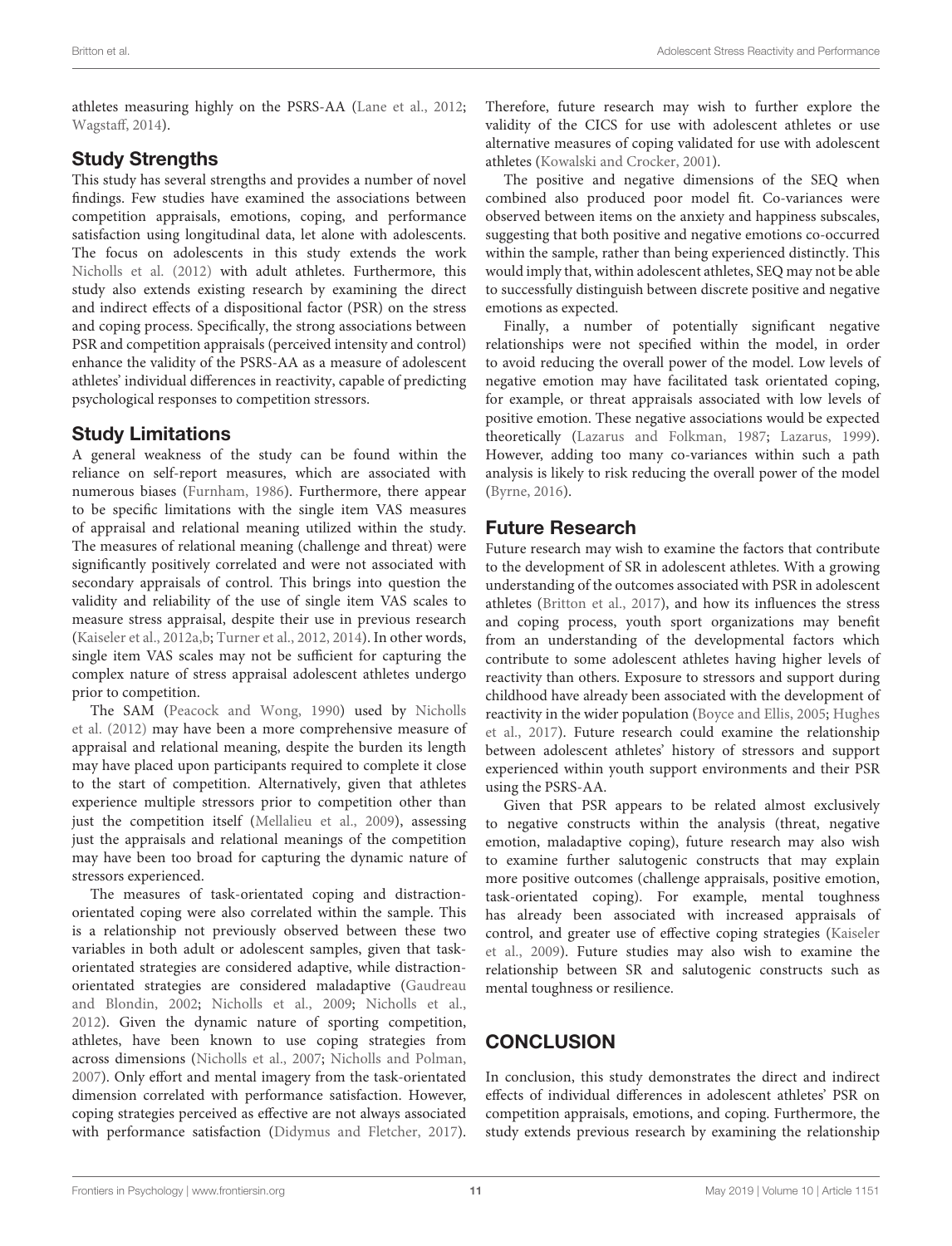between competition appraisals, emotions, coping, and performance satisfaction within adolescent athletes. Overall model fit was not achieved, limiting the overall conclusions that can be made regarding the stress-coping process. However, several significant direct and indirect effects were observed within the path analysis, partially replicating previous research [\(Nicholls](#page-12-0) [et al.,](#page-12-0) [2012\)](#page-12-0) and supporting the extant theory to some extent [\(Lazarus and Folkman,](#page-12-1) [1987;](#page-12-1) [Lazarus,](#page-12-29) [1999;](#page-12-29) [Fletcher et al.,](#page-11-1) [2006\)](#page-11-1). This has implications for applied practitioners, as the PSRS-AA could be used to identify young athletes who are at greater risk of experiencing negative emotions and employing maladaptive coping strategies. Practitioners' resources could therefore be more efficiently allocated to adolescents at greatest risk. However, to inform future research further, researchers may wish to explore the validity of measures used to assess adolescent athletes' appraisals (particularly challenge and threat) and use of coping strategies, due to divergent and null findings within the present data. Furthermore, future research may also wish to investigate which factors influence the development of SR in adolescent athletes.

### **REFERENCES**

- <span id="page-11-11"></span>Allwood, M. A., Handwerger, K., Kivlighan, K. T., Granger, D. A., and Stroud, L. R. (2011). Direct and moderating links of salivary alpha-amylase and cortisol stress-reactivity to youth behavioral and emotional adjustment. Biol. Psychol. 88, 57–64. [doi: 10.1016/j.biopsycho.2011.06.008](https://doi.org/10.1016/j.biopsycho.2011.06.008)
- <span id="page-11-21"></span>Amiot, C. E., Gaudreau, P., and Blanchard, C. M. (2004). Self-Determination, coping, and goal attainment in sport. J. Sport Exerc. Psychol. 26, 396–411. [doi: 10.1123/jsep.26.3.396](https://doi.org/10.1123/jsep.26.3.396)
- <span id="page-11-2"></span>Arnold, R., Fletcher, D., and Daniels, K. (2017). Organisational stressors, coping, and outcomes in competitive sport. J. Sports Sci. 35, 694–703. [doi: 10.1080/](https://doi.org/10.1080/02640414.2016.1184299) [02640414.2016.1184299](https://doi.org/10.1080/02640414.2016.1184299)
- <span id="page-11-7"></span>Blakemore, S.-J., and Choudhury, S. (2006). Development of the adolescent brain: implications for executive function and social cognition. J. Child Psychol. Psychiatry 47, 296–312. [doi: 10.1111/j.1469-7610.2006.01611.x](https://doi.org/10.1111/j.1469-7610.2006.01611.x)
- <span id="page-11-8"></span>Boyce, W. T., and Ellis, B. J. (2005). Biological sensitivity to context: I. An evolutionary-developmental theory of the origins and functions of stress reactivity. Dev. Psychopathol. 17, 271–301. [doi: 10.1017/S0954579405050145](https://doi.org/10.1017/S0954579405050145)
- <span id="page-11-15"></span>Britton, D., Kavanagh, E., and Polman, R. (2017). The perceived stress reactivity scale for adolescent athletes. Pers. Individ. Dif. 116, 301–308. [doi: 10.1016/j.paid.](https://doi.org/10.1016/j.paid.2017.05.008) [2017.05.008](https://doi.org/10.1016/j.paid.2017.05.008)
- <span id="page-11-16"></span>Byrne, B. M. (2016). Structural Equation Modelling with Amos: Basic Concepts, Applications, and Programming, 3rd Edn. New York, NY: Routledge.
- <span id="page-11-3"></span>Compas, B. E., Connor-Smith, J. K., Saltzman, H., Thomsen, A. H., and Wadsworth, M. E. (2001). Coping with stress during childhood and adolescence: problems, progress, and potential in theory and research. Psychol. Bull. 127, 87–127. [doi: 10.1037/0033-2909.127.1.87](https://doi.org/10.1037/0033-2909.127.1.87)
- <span id="page-11-5"></span>Crane, J., and Temple, V. (2015). A systematic review of dropout from organized sport among children and youth. Eur. Phy. Educ. Rev. 21, 114–131. [doi: 10.1177/1356336x14555294](https://doi.org/10.1177/1356336x14555294)
- <span id="page-11-23"></span>Davis, G. E., and Compas, B. E. (1986). Cognitive appraisal of major and daily stressful events during adolescence: a multidimensional scaling analysis. J. Youth Adolesc. 15, 377–388. [doi: 10.1007/BF02143520](https://doi.org/10.1007/BF02143520)
- <span id="page-11-25"></span>Didymus, F. F., and Fletcher, D. (2017). Organizational stress in high-level field hockey: examining transactional pathways between stressors, appraisals, coping and performance satisfaction. Int. J. Sports Sci. Coach. 12, 252–263. [doi: 10.1177/1747954117694737](https://doi.org/10.1177/1747954117694737)
- <span id="page-11-9"></span>Ellis, B. J., Essex, M. J., and Boyce, W. T. (2005). Biological sensitivity to context: II. Empirical explorations of an evolutionary-developmental theory. Dev. Psychopathol. 17, 303–328. [doi: 10.1017/S0954579405050157](https://doi.org/10.1017/S0954579405050157)
- <span id="page-11-1"></span>Fletcher, D., Hanton, S., and Mellalieu, S. D. (2006). "An organizational stress review: conceptual and theoretical issues in competitive sport," in Literature

### ETHICS STATEMENT

This study was carried out in accordance with the recommendations of Bournemouth University's Research Ethics Code of Practice, with written informed consent from all subjects. For all subjects under the age of 16, written and informed consent was also provided by a parent or guardian. All subjects gave written informed consent in accordance with the Declaration of Helsinki. The protocol was approved by Bournemouth University's Research Ethics Committee (ref: 12462).

# AUTHOR CONTRIBUTIONS

DB, EK, and RP conceived and designed the study and experiments and edited, critically revised manuscript and approved the final version of manuscript. DB analyzed the data and drafted manuscript and prepared table/figures. DB and RP interpreted results of research.

Reviews in Sport Psychology, eds S. Hanton and S. D. Mellalieu (Hauppauge, NY: Nova), 321–373.

- <span id="page-11-0"></span>Fletcher, D., Hanton, S., Mellalieu, S. D., and Neil, R. (2012). A conceptual framework of organizational stressors in sport performers. Scand. J. Med. Sci. Sports 22, 545–557. [doi: 10.1111/j.1600-0838.2010.01242.x](https://doi.org/10.1111/j.1600-0838.2010.01242.x)
- <span id="page-11-22"></span>Folkman, S. (1997). Positive psychological states and coping with severe stress. Soc. Sci. Med. 45, 1207–1221. [doi: 10.1016/s0277-9536\(97\)00040-3](https://doi.org/10.1016/s0277-9536(97)00040-3)
- <span id="page-11-24"></span>Furnham, A. (1986). Response bias, social desirability and dissimulation. Pers. Individ. Dif. 7, 385–400. [doi: 10.1016/0191-8869\(86\)90014-0](https://doi.org/10.1016/0191-8869(86)90014-0)
- <span id="page-11-18"></span>Gaudreau, P., and Blondin, J. P. (2002). Development of a questionnaire for the assessment of coping strategies employed by athletes in competitive sport settings. Psychol. Sport Exerc. 3, 1–34. [doi: 10.1016/S1469-0292\(01\)](https://doi.org/10.1016/S1469-0292(01)00017-6) [00017-6](https://doi.org/10.1016/S1469-0292(01)00017-6)
- <span id="page-11-4"></span>Goodger, K., Gorely, T., Lavallee, D., and Harwood, C. (2007). Burnout in sport: a systematic review. Sport Psychol. 21, 125–151.
- <span id="page-11-10"></span>Granger, D. A., Weisz, J. R., and Kauneckis, D. (1994). Neuroendocrine reactivity, internalizing behavior problems, and control-related cognitions in clinic-referred children and adolescents. J. Abnorm. Psychol. 103, 267–276. [doi: 10.1037/0021-843X.103.2.267](https://doi.org/10.1037/0021-843X.103.2.267)
- <span id="page-11-6"></span>Holt, N. L., and Dunn, J. G. H. (2004). Toward a grounded theory of the psychosocial competencies and environmental conditions associated with soccer success. J. Appl. Sport Psychol. 16, 199–219. [doi: 10.1080/](https://doi.org/10.1080/10413200490437949) [10413200490437949](https://doi.org/10.1080/10413200490437949)
- <span id="page-11-20"></span>Hooper, D., Coughlan, J., and Mullen, M. R. (2008). Structural equation modelling: guidelines for determining model fit. Electron. J. Bus. Res. Methods 6, 53–59. [doi: 10.1016/j.acap.2015.07.001](https://doi.org/10.1016/j.acap.2015.07.001)
- <span id="page-11-19"></span>Hu, L. T., and Bentler, P. M. (1999). Cutoff criteria for fit indexes in covariance structure analysis: conventional criteria versus new alternatives. Struct. Equ. Modeling 6, 1–55. [doi: 10.1080/10705519909540118](https://doi.org/10.1080/10705519909540118)
- <span id="page-11-12"></span>Hughes, K., Bellis, M. A., Hardcastle, K. A., Sethi, D., Butchart, A., Mikton, C., et al. (2017). The effect of multiple adverse childhood experiences on health: a systematic review and meta-analysis. Lancet Public Health 2, e356–e366. [doi: 10.1016/S2468-2667\(17\)30118-4](https://doi.org/10.1016/S2468-2667(17)30118-4)
- <span id="page-11-17"></span>Jones, M. V., Lane, A. M., and Bray, S. R. (2005). Development and validation of the sport emotion questionnaire. J. Sport Exerc. Psychol. 27, 407–431. [doi: 10.1080/02640414.2014.955520](https://doi.org/10.1080/02640414.2014.955520)
- <span id="page-11-14"></span>Kaiseler, M., Polman, R., and Nicholls, A. R. (2009). Mental toughness, stress, stress appraisal, coping and coping effectiveness in sport. Pers. Individ. Dif. 47, 728–733. [doi: 10.1016/j.paid.2009.06.012](https://doi.org/10.1016/j.paid.2009.06.012)
- <span id="page-11-13"></span>Kaiseler, M., Polman, R. C. J., and Nicholls, A. R. (2012a). Effects of the big five personality dimensions on appraisal coping, and coping effectiveness in sport. Eur. J. Sport Sci. 12, 62–72. [doi: 10.1080/17461391.2010.551410](https://doi.org/10.1080/17461391.2010.551410)